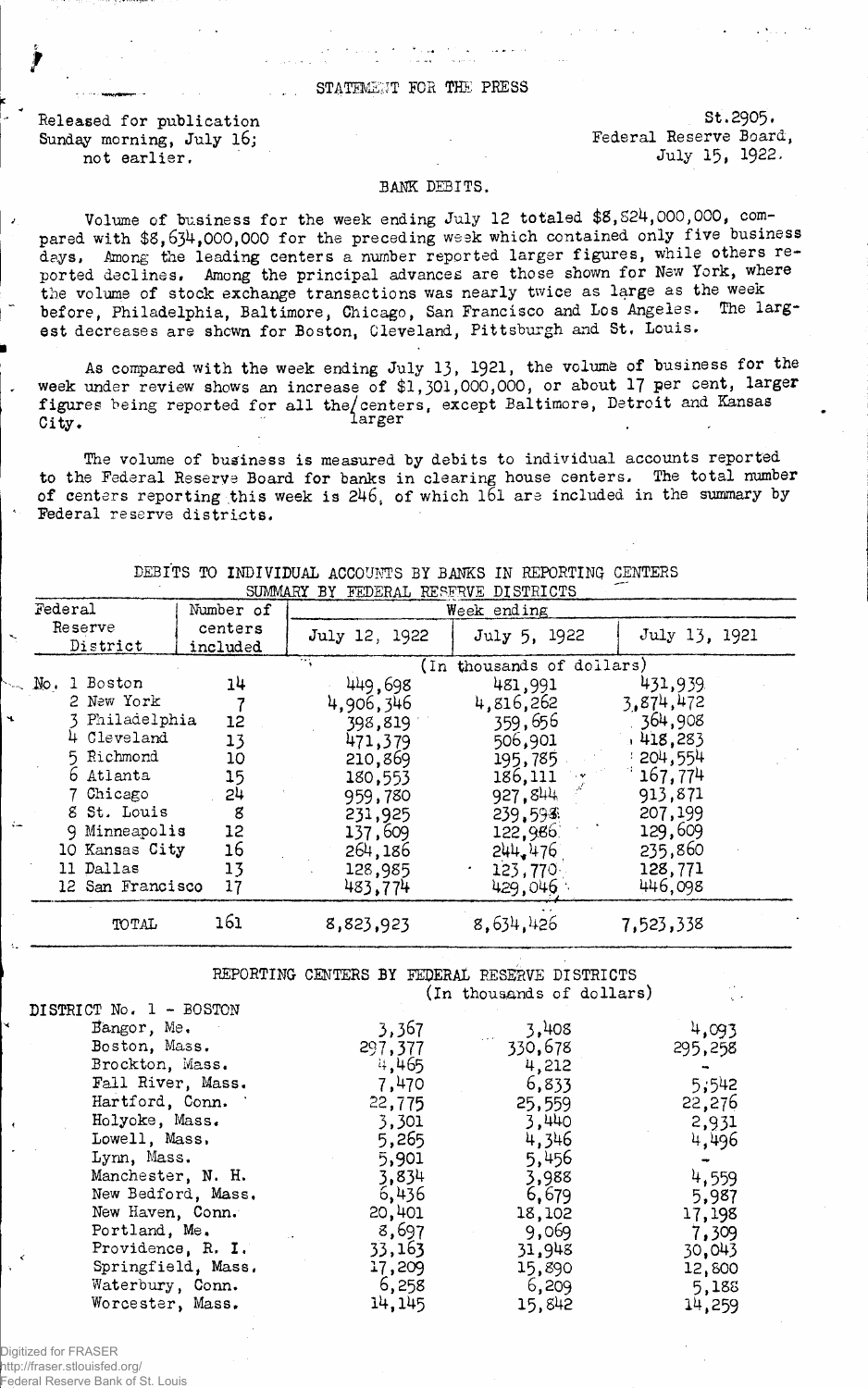| DEBITS TO INDIVIDUAL ACCOUNTS BY BANKS IN FEPORTING CENTERS |               | Week ending               | st.2905a.     |
|-------------------------------------------------------------|---------------|---------------------------|---------------|
|                                                             | July 12, 1922 | July 5, 1922              | July 13, 1921 |
|                                                             |               | (In thousands of dollars) |               |
| DISTRICT No. 2 - NEW YORK                                   |               |                           |               |
| Albany, N.Y.                                                | 21,285        | 31,051                    | $-23,673$     |
| Binghamton, N.Y.                                            | 4,418         | 4,111                     | 3,977         |
| Buffalo, N.Y.                                               | 67,292        | 76,799                    | 61,146        |
| Elmira, N.Y.                                                | 3,624         | 3,464                     |               |
| Jamestown, N.Y.                                             | 3,749         | 3,542                     |               |
| Montclair, N. J.                                            | 2,681         | 2,304                     |               |
| Newark, N. J.                                               | 54,864        | 59,792                    |               |
| New York, N. Y.                                             | 4,763,690     | 4,647,704                 | 3,737,133     |
| No. New Jersey Clearing                                     |               |                           |               |
| House Association                                           | 35,677        | 36,740                    |               |
| Passatc, N. J.                                              | 5,551         | 3,747                     | 5,694         |
| Rochester, N.Y.                                             | 28,081        | 36,740                    | 28,580        |
| Stamford, Comn.                                             | 2,835         | 2,731                     |               |
| Syracuse, N.Y.                                              | 16,029        | 16,110                    | 14,269        |
|                                                             |               |                           |               |
| DISTRICT No. 3 - PHILADELPHIA                               |               |                           |               |
| Allentown, Pa.                                              | 6,638         | 6,802                     |               |
| Altoona, Pa.                                                | 3,347         | 2,630                     | 3,209         |
| Camden, N. J.                                               | 9,932         | 8,344                     |               |
| Chester, Pa.                                                | 4,693         | 4,024                     | 4,078         |
| Harrisburg, Pa.                                             | 7,765         | 7,299                     | 6,853         |
| Hazleton, Pa.                                               | 2,325         | 2,389                     |               |
| Johnstown, Pa.                                              | 4,791         | 4,471                     | 4,962         |
| Lancaster, Pa.                                              | 5,268         | 5,040                     | 4,390         |
| Lebanon, Pa.                                                | 1,358         | 1,351                     |               |
| Norristown, Pa.                                             | 835           | 755                       |               |
| Philadelphia, Pa.                                           | 324,151       | 288,133                   | 289,668       |
| Reading, Pa.                                                | 7,998         | 7,330                     |               |
| Scranton, Pa.                                               | 12,920        | 12,133                    | 17,474        |
| Trenton, N. J.                                              | 11,992        | 11,387                    | 10,552        |
| Wilkes-Barre, Pa.                                           | 7,046         | 8,148                     |               |
| Williamsport, Pa.                                           | 4,380         | 4,094                     | 8,578         |
| Wilmington, Del.                                            | 8,098         | 8,189                     | 4,295         |
| York, Pa.                                                   | 4,368         | 3,608                     | 7,132         |
|                                                             |               |                           | 3,717         |
| DISTRICT No. $4$ - CLEVELAND                                |               |                           |               |
| Akron, Ohio.                                                | 15,932        | 12,278                    | 13,662        |
| Butler, Pa.                                                 | 2,812         | 2,710                     |               |
| Canton, Ohio.                                               | 9,424         | 8,134                     |               |
| Cincinnati, Ohio                                            | 67,345        | 65,820                    | 597871        |
| Cleveland, Ohio.                                            | 131,172       | 148,367                   | 122,935       |
| Columbus, Ohio                                              | 32,546        | 28,877                    | 29,242        |
| Connellsville, Pa.                                          | 1,121         | 906                       | $\bullet$     |
| Dayton, Ohio                                                | 15,932        | 16,354                    | 12,952        |
| Erie, Pa.                                                   | 6,142         | 6,240                     | 6,405         |
| Greensburg, Pa.                                             | 3,981         | 3,721                     | 4,924         |
| Homestead, Pa.                                              | 808           | 1,044                     |               |
| Lexington, Ky.                                              | 5,182         | 5,476                     | 3,697         |
| Lima, Ohio                                                  | 3,680         | 3,251                     |               |
| Lorain, Ohio.                                               | 1,195         | 1,410                     |               |
| New Brighton, Pa.                                           | $2,354$ .     | 2,704                     |               |
| Oil City, Pa.                                               | 3,086         | 3,525                     |               |
| Pittsburgh, Pa.                                             | 162,563       | 177,738                   | 1,992         |
| Springfield, Ohio                                           | 4,957         |                           | 139,406       |
| Toledo, Ohio                                                | 39,804        | 5,372                     | 4,400         |
| Warren, Ohio                                                | 2,412         | 33,926                    |               |
| Wheeling, W. Va.                                            |               | 2,578                     |               |
| $\mathfrak{S}$<br>Your gstown, Ohio                         | 8,724         | 9,052                     | 7,305         |
| Zanesville, Ohio                                            | 13,817        | 24,081                    | 11,492        |
|                                                             | 2,724         | 2,969                     |               |

Digitized for FRASER http://fraser.stlouisfed.org/ Federal Reserve Bank of St. Louis

 $\ddot{\phantom{0}}$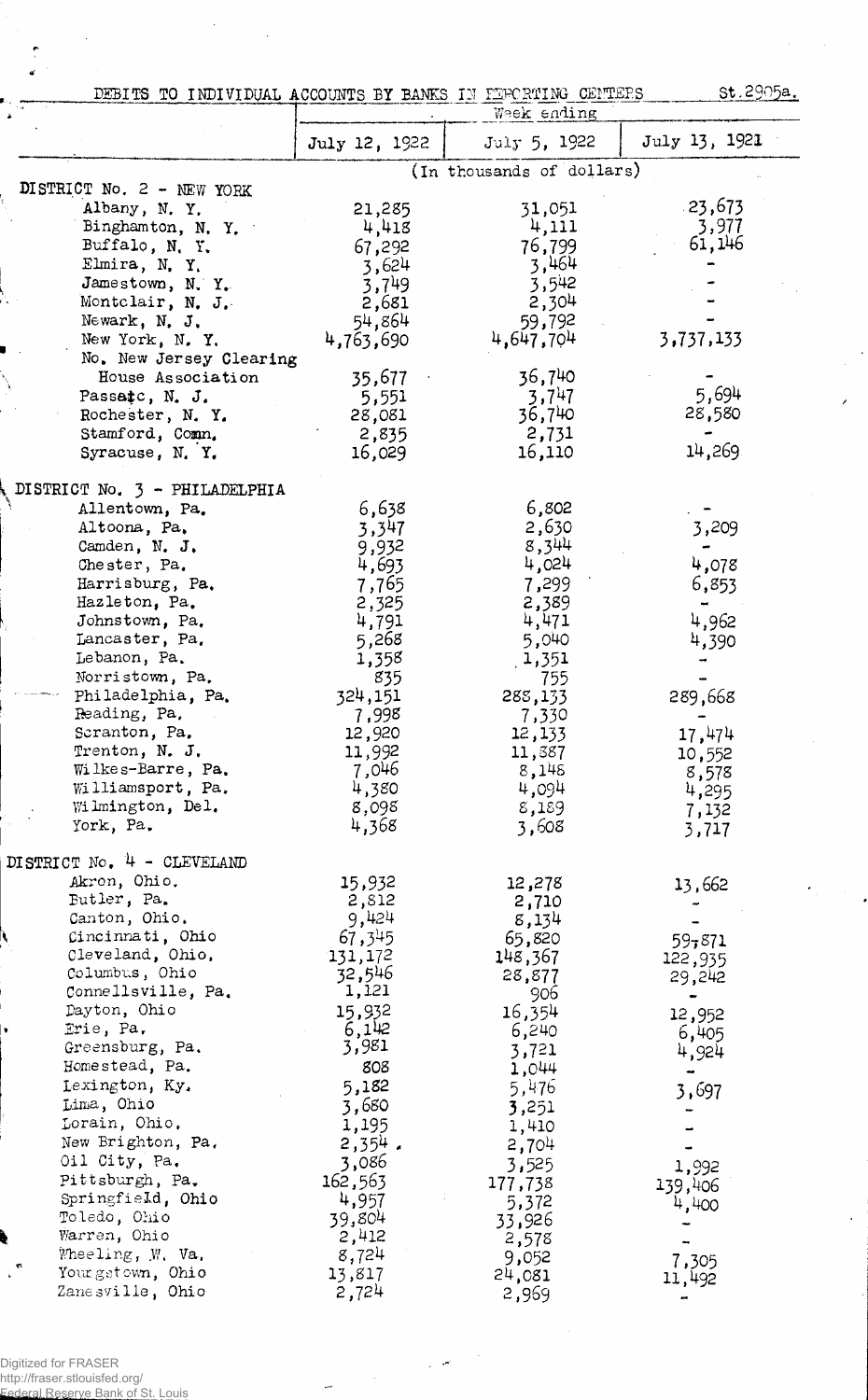|  | DEBITS TO INDIVIDUAL ACCOUNTS BY BANKS IN REPORTING CENTERS. |  |  |  |
|--|--------------------------------------------------------------|--|--|--|
|  |                                                              |  |  |  |
|  |                                                              |  |  |  |

St.2905b.

|                                                 | Week ending     |                           |                |  |  |
|-------------------------------------------------|-----------------|---------------------------|----------------|--|--|
|                                                 | July 12, 1922   | July 5, 1922              | July 13, 1921  |  |  |
|                                                 |                 | (In thousands of dollars) |                |  |  |
| DISTRICT No. $5 - RICHMOND$<br>Asheville, N. C. |                 |                           |                |  |  |
|                                                 | 4,348           | 4,137                     |                |  |  |
| Baltimore, Md.                                  | 92,514          | 80, 576                   | 101,330        |  |  |
| Charleston, S. C.                               |                 | 6,199                     | 6,742          |  |  |
| Charleston, W. Va.                              | 7,308           | 6,550                     |                |  |  |
| Charlotte, N. C.                                | 7,281           | 7,877                     | 4,994          |  |  |
| Columbia, S. C.                                 | 4,100           | 5,151                     | 4,985          |  |  |
| Cumberland, Md.                                 | $-2,317$        | 2,156                     |                |  |  |
| Danville, Va.                                   | 2,192           | 1,492                     |                |  |  |
| Durham, N. C.                                   | 4,526           | 3,921                     |                |  |  |
| Greensboro, N. C.<br>Greenville, S. C.          | 3,714           | 3,285                     |                |  |  |
| Hagerstown, Md.                                 | 3,790           | 4,112                     | 2,574          |  |  |
| Huntington, W. Va.                              | $-2,360$        | 2,326                     |                |  |  |
| Lynchburg, Va.                                  | 4,742<br>5,243  | 4,903                     | 4,960          |  |  |
| Newport News, Va.                               | 2,183           | 5,096                     |                |  |  |
| Norfolk, Va.                                    | 16,642          | 2,024                     |                |  |  |
| Raleigh, N. C.                                  | 3,800           | 15,296                    | 15,147         |  |  |
| Richmond, Va.                                   | 25,318          | 3,700<br>27,044           | 4,100          |  |  |
| Roanoke, Va.                                    | 5,227           | 5,514                     | 23,087         |  |  |
| Spartanburg, S. C.                              | 2,082           | 2,232                     |                |  |  |
| Washington, D. C.                               | 47,434          | 42,927                    | 37,830         |  |  |
| Wilmington, N. C.                               | 5,248           | 3,899                     | 5,547          |  |  |
| Winston-Salem, N. C.                            | 5,245           | 6,386                     |                |  |  |
| DISTRICT No. 6 - ATLANTA                        |                 |                           |                |  |  |
| Albany, Ga.                                     | 792             | 807                       |                |  |  |
| Atlanta, Ga.                                    | 25,894          | 27,927                    | 23,577         |  |  |
| Augusta, Ga.                                    | 5,535           | 4,438                     | 5,326          |  |  |
| Birmingham, Ala.                                | 17,520          | 18,184                    | 10,696         |  |  |
| Brunswick, Ga.                                  | 752             | 600                       |                |  |  |
| Chattanooga, Tenn.                              | 6,754           | 6,864                     | 8,222          |  |  |
| Columbus, Ga.                                   | 2,684           | 2,405                     |                |  |  |
| Cordele, Ga.                                    | 216             | 149                       |                |  |  |
| Dothan, Ala.                                    | 450             | 502                       |                |  |  |
| Elberton, Ga.                                   | 212             | 183                       |                |  |  |
| Jackson, Miss.                                  | 2,967           | 2,171                     |                |  |  |
| Jacksonville, Fla.                              | 10,002          | 10,861                    | 9,965          |  |  |
| Knoxville, Tenn.                                | 5,928           | 6,925                     | 4,688          |  |  |
| Macon, Ga.<br>Meridian, Miss.                   | 4,634           | 4,503                     | 3,997          |  |  |
| Mobile, Ala.                                    | 1,918           | 1,695                     |                |  |  |
| Montgomery, Ala.                                | 5,677           | 6,187                     | 5,820          |  |  |
| Nashville, Tenn.                                | 3,164<br>15,843 | 3,185                     | 2,171          |  |  |
| Newnan, Ga.                                     | 417             | 16,572                    | 22,277         |  |  |
| New Orleans, La.                                | 62,021          | 706<br>62,376             |                |  |  |
| Pensacola, Fla.                                 | 1,362           |                           | 54,601         |  |  |
| Savannah, Ga.                                   | 9,758           | 1,553<br>9,996            | 1,464          |  |  |
| Tampa, Fla.                                     | 5,222           | 5,186                     | 8,761<br>4,976 |  |  |
| Valdosta, Ga.                                   | 1,116           | 917                       |                |  |  |
| Vicksburg, Miss.                                | 1,239           | 1,354                     | 1,233          |  |  |
|                                                 |                 |                           |                |  |  |

Digitized for FRASER http://fraser.stlouisfed.org/ Federal Reserve Bank of St. Louis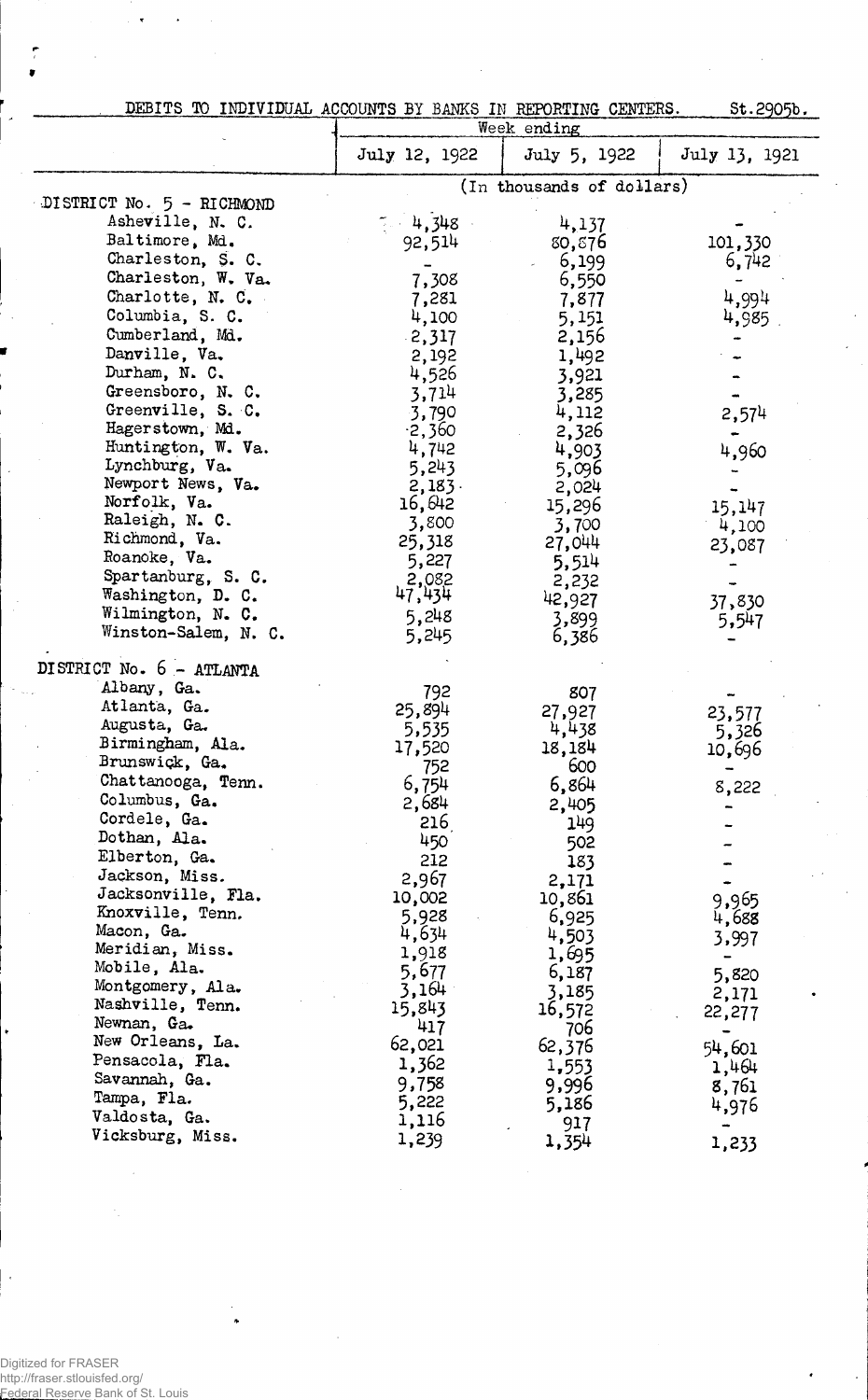|                                           | DEBITS TO INDIVIDUAL ACCOUNTS BY BANKS IN REPORTING CENTERS. | Week ending               | St.2905c.      |
|-------------------------------------------|--------------------------------------------------------------|---------------------------|----------------|
|                                           | July 12, 1922                                                | July 5, 1922              | July 13, 1921  |
|                                           |                                                              | (In thousands of dollars) |                |
| DISTRICT No. 7 - CHICAGO<br>Adrian, Mich. |                                                              | 746                       |                |
| Aurora, Ill.                              | 750                                                          |                           |                |
| Bay City, Mich.                           | 2,992<br>2,495                                               | 2,555                     | 2,624          |
| Bloomington, Ill.                         | 2,285                                                        | 2,231<br>2,210            | 2,074          |
| Cedar Rapids, Iowa                        | 8,637                                                        | 5,780                     | 10,347         |
| Chicago, Ill.                             | 595,856                                                      | 575,910                   | 548,414        |
| Danville, Ill.                            | 3,300                                                        | 3,100                     |                |
| Davenport, Iowa                           | 7,605                                                        | 9,887                     | 6,056          |
| Decatur, Ill.                             | 3,498                                                        | 3,060                     | 3,035          |
| Des Moines, Iowa                          | 17,362                                                       | 15,328                    | 15,386         |
| Detroit, Mich.                            | 130,381                                                      | 127,100                   | 160,515        |
| Dubuque, Iowa                             | 3,300                                                        | 3,150                     | 2,581          |
| Flint, Mich.                              | 5,116                                                        | 5,302                     | 5,074          |
| Fort Wayne, Ind.                          | 7,917                                                        | 7,951                     | 6,800          |
| Gary, Ind.                                | 2,743                                                        | 3,218                     |                |
| Grand Rapids, Mich.                       | 14,372                                                       | 12,682                    | 14,868         |
| Hammond, Ind.                             | 3,602                                                        | 3,100                     |                |
| Indianapolis, Ind.                        | 35,863                                                       | 32,922                    | 34,221         |
| Jackson, Mich.<br>Kalamazoo, Mich.        | 4,063                                                        | 4,120                     | 3,275          |
| Lansing, Mich.                            | 4,203                                                        | 3,888                     | 3,650          |
| Mason City, Iowa                          | 6,507                                                        | 6,735                     | 4,509          |
| Milwaukee, Wis.                           | 2,329<br>57,927                                              | 2,139                     |                |
| Moline, Ill.                              | 3,129                                                        | 59,526<br>1,969           | 50,688         |
| Muscatine, Iowa                           | 1,386                                                        | 1,108                     | 1,673          |
| Oshkosh, Wis.                             | 1,900                                                        | 2,300                     |                |
| Peoria, Ill.                              | 8,770.                                                       | 8,175                     |                |
| Rockford, Ill.                            | 5,190                                                        | 4,791                     | 7,969<br>4,994 |
| Sioux City, Iowa                          | 16,612                                                       | 15,762                    | 9,062          |
| South Bend, Ind.                          | 8,802                                                        | 8,216                     | 6,707          |
| Springfield, Ill.                         | 6,317                                                        | 7,415                     | 6,193          |
| Waterloo, Iowa                            | 3,573                                                        | 3,734                     | 3,156          |
| DISTRICT No. 8 - ST. LOUIS                |                                                              |                           |                |
| East St. Louis and                        |                                                              |                           |                |
| Nat'l Stock Yards, Ill.                   | 10,704                                                       | 8,349                     |                |
| Evansville, Ind.                          | 8,542                                                        | 9,100                     | 8,816          |
| Fort Smith, Ark.                          | 2,302                                                        | 2,351                     | 6,832          |
| Greenville, Miss.                         | 1,226                                                        | 674                       |                |
| Helena, Ark.                              | 939                                                          | 878                       |                |
| Little Rock, Ark.                         | 8,251                                                        | 8,048                     | 9,194          |
| Louisville, Ky.                           | 33,543                                                       | 34,511                    | 31,397         |
| Memphis, Tenn.                            | 23,860                                                       | 24,295                    | 16,915         |
| Owensboro, Ky.                            | 1,633                                                        | 1,097                     |                |
| Quincy, Ill.                              | 2,323                                                        | 2,030                     | 2,286          |
| St. Louis, Mo.                            | 141,666                                                      | 150,414                   | 129,121        |
| Springfield, Mo.                          | 3,036                                                        | 2,851                     | 2,638          |
| DISTRICT No. $9 -$ MINNEAPOLIS            |                                                              |                           |                |
| Aberdeen, S. D.                           | 1,537                                                        | 1,229                     |                |
| Billings, Mont.                           | 1,973                                                        | 1,767                     | 1,536<br>1,854 |
| Dickinson, N. D.                          | 298                                                          | 288                       |                |
| Duluth, Minn.                             | 15,977                                                       | 15,437                    | 17,559         |
| Fargo, N. D.                              | 2,930                                                        | 2,861                     | 3,041          |
| Grand Forks, N. D.                        | 1,392                                                        | 1,397                     | 1,216          |
| Great Falls, Mont.                        | 1,498                                                        | 1,487                     | 1,526          |
| Helena, Mont.                             | 2,601                                                        | 2,002                     | 2,481          |
| Jamestown, N. D.                          | 537                                                          | 372                       |                |
| Lewistown, Mont.                          | 794                                                          | 852                       |                |
| Minneapolis, Minn.<br>Minot, N. D.        | 69,430                                                       | 62,664                    | 65,153         |
| Red Wing, Minn.                           | 829                                                          | 988                       |                |
| St. Paul, Minn.                           | . 557                                                        | 607                       |                |
| Sioux Falls, S. D.                        | $( *33, 254)39,968 ( *27,366)33,275$                         |                           | 27,682         |
| Superior, Wis.                            | 4,082<br>I, 638                                              | 3,750                     | 4,149          |
| Winona, Minn.                             | 1,297                                                        | 1,702                     | 2,007          |
|                                           |                                                              | 1,324                     | 1,405          |

 $\bar{\alpha}$  is a sequence of the sequence of the sequence of  $\alpha$ 

 $\sim 100$ 

Digitized for FRASER http://fraser.stlouisfed.org/ Federal Reserve Bank of St. Louis  $\tau$ iebits of banks which submitted reports in 1921.

<u>т</u>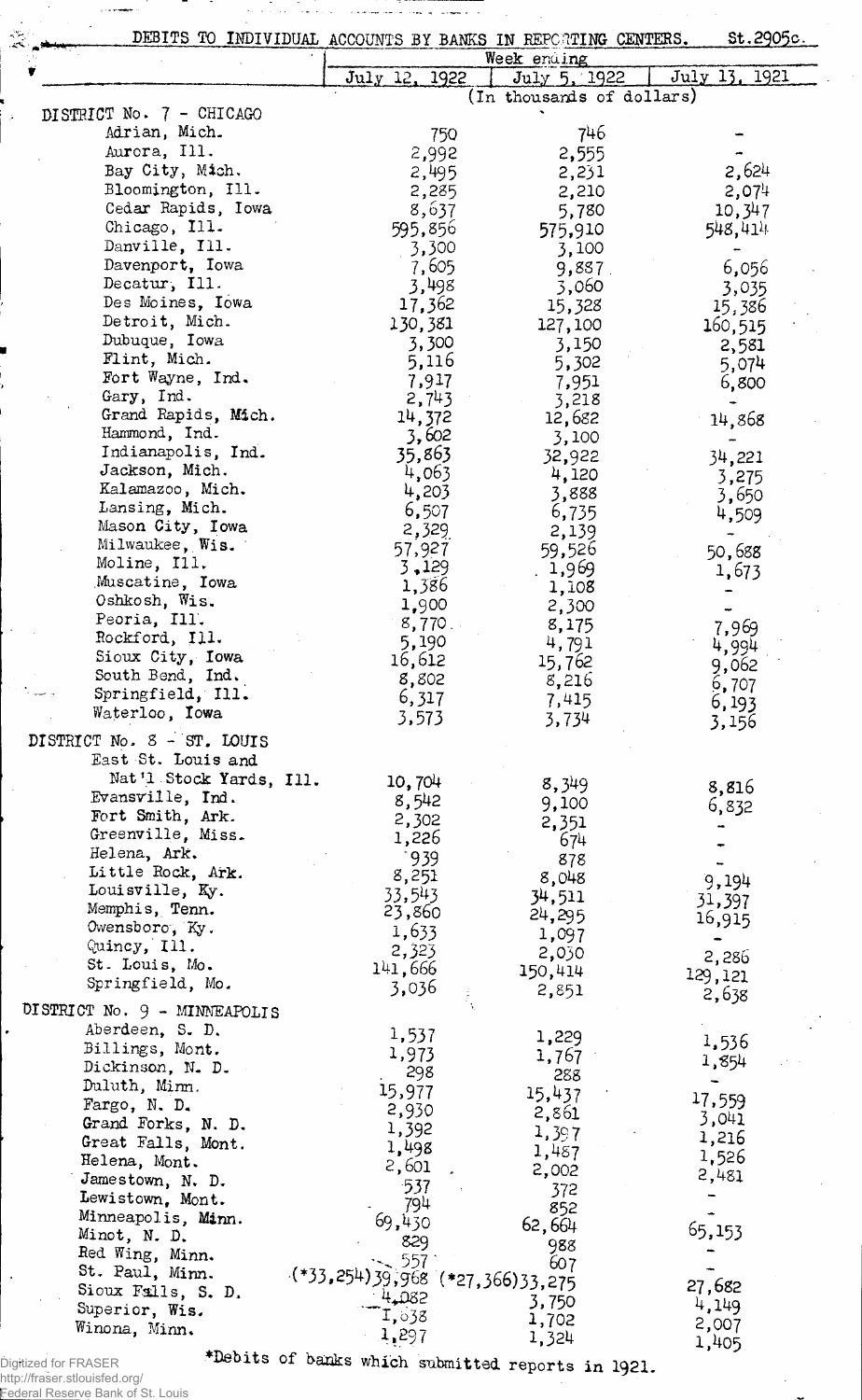| ,                             | St.2905d.<br>DEBITS TO INDIVIDUAL ACCOUNTS BY BANKS IN REPORTING CENTERS. |                             |                |  |  |
|-------------------------------|---------------------------------------------------------------------------|-----------------------------|----------------|--|--|
|                               |                                                                           | Week ending<br>July 5, 1922 | July 13, 1921, |  |  |
|                               | July 12, 1922                                                             |                             |                |  |  |
|                               |                                                                           | (In thousands of dollars)   |                |  |  |
| DISTRICT No. 10 - KANSAS CITY |                                                                           |                             | 1,204          |  |  |
| Atchison, Kans.               | 1,216                                                                     | 1,116                       | $2,073$ .      |  |  |
| Bartlesville, Okla.           | 2,587                                                                     | 3,072                       |                |  |  |
| Casper, Wyo.                  | 3,150                                                                     | 3,413                       |                |  |  |
| Cheyenne, Wyo.                | 2,007                                                                     | 1,721                       | 2,132          |  |  |
| Colorado Springs, Colo.       | 3,307                                                                     | 2,922                       | 2,719          |  |  |
| Denver, Colo.                 | 38,608                                                                    | $-34,676$                   | 31,020         |  |  |
| Enid, Okla.                   | 3,115                                                                     | 2,986                       |                |  |  |
| Fremont, Neb.                 | 843                                                                       | 772                         |                |  |  |
| Grand Island, Neb.            | 1,216                                                                     | 1,152                       |                |  |  |
| Grand Junction, Colo.         | 653                                                                       | 577                         |                |  |  |
| Guthrie, Okla.                | 607                                                                       | 565                         |                |  |  |
| Hutchinson, Kans.             | 3,804                                                                     | 2,674                       |                |  |  |
| Independence, Kans.           | 1,943                                                                     | 2,439                       |                |  |  |
| $Joplinr$ Mo.                 | 2,844                                                                     | 2,636                       | 2,042          |  |  |
| Kansas City, Kans.            | 3,175                                                                     | $-3,217$                    | 3,012          |  |  |
| Kansas City, Mo.              | 70,297                                                                    | 71, 149                     | 72,010         |  |  |
| Lawrence, Kans.               | 1,043                                                                     | 1,001                       |                |  |  |
| McAlester, Okla.              | 921                                                                       | 803                         |                |  |  |
| Muskogee, Okla.               | $-5,964$                                                                  | $4,815$ .                   | 3,202          |  |  |
| Oklahoma City, Okla.          | 21,149                                                                    | 20,533                      | 20,570         |  |  |
| Okmulgee, Okla.               | 2,133                                                                     | 1,984                       |                |  |  |
| Omaha, Neb.                   | 48,152                                                                    | 43,183                      | 41,316         |  |  |
| Parsons, Kans.                | 1,001                                                                     | 916                         |                |  |  |
| Pittsburg, Kans.              | 1,211                                                                     | 1,049                       |                |  |  |
| Pueblo, Colo.                 | 4,512                                                                     | 3,707                       | 4,192          |  |  |
| St. Joseph, Mo.               | 16,177                                                                    | 13,153                      | 16,453         |  |  |
| Topeka, Kans.                 | 4,163                                                                     | 3,249                       | 4,495          |  |  |
| Tulsa, Okla.                  | 27,602                                                                    | 22,591                      | 16,954         |  |  |
| Wichita, Kans.                | 12,426                                                                    | 12,736                      | 12,466         |  |  |
| DISTRICT No. 11 - DALLAS      |                                                                           |                             |                |  |  |
| Albuquerque, N. M.            | 2,734                                                                     | 2,280                       | 2,124          |  |  |
| Austin, Tex.                  | 3,485                                                                     | 2,997                       | 3,265          |  |  |
| Beaumont, Tex.                | 3,610                                                                     | 3,110                       | 3,350          |  |  |
| Corsicana, Tex.               | 1,016                                                                     | 856                         |                |  |  |
| Dallas, Tex.                  | 31,258                                                                    | 30,017                      | 27,607         |  |  |
| El Paso, Tex.                 | 8,313                                                                     | 7,768                       | 7,093.         |  |  |
| Ft. Worth, Tex.               | 21,876                                                                    | 20,970                      | 18,920         |  |  |
| Galveston, Tex.               | 14,542                                                                    | 14,251                      | 19,222         |  |  |
| Houston, Tex.                 | 21,450                                                                    | 23,450                      | 28,045         |  |  |
| Roswell, N. M.                | 585                                                                       | 466                         |                |  |  |
| San Antonio, Tex.             | 6,930                                                                     | 4,801                       | 6,875          |  |  |
| Shreveport, La.               | 7,261                                                                     | 7,420                       | 5,957          |  |  |
| Texarkana, Tex.               | 1,742                                                                     | 1,571                       | 1,182          |  |  |
| Tucson, Ariz.                 | 1,824                                                                     | 1,767                       | 2,038          |  |  |
| Waco, Tex.                    | 3,960                                                                     | 3,368                       | 3,093          |  |  |

Digitized for FRASER http://fraser.stlouisfed.org/ Federal Reserve Bank of St. Louis

 $\ddot{\epsilon}$